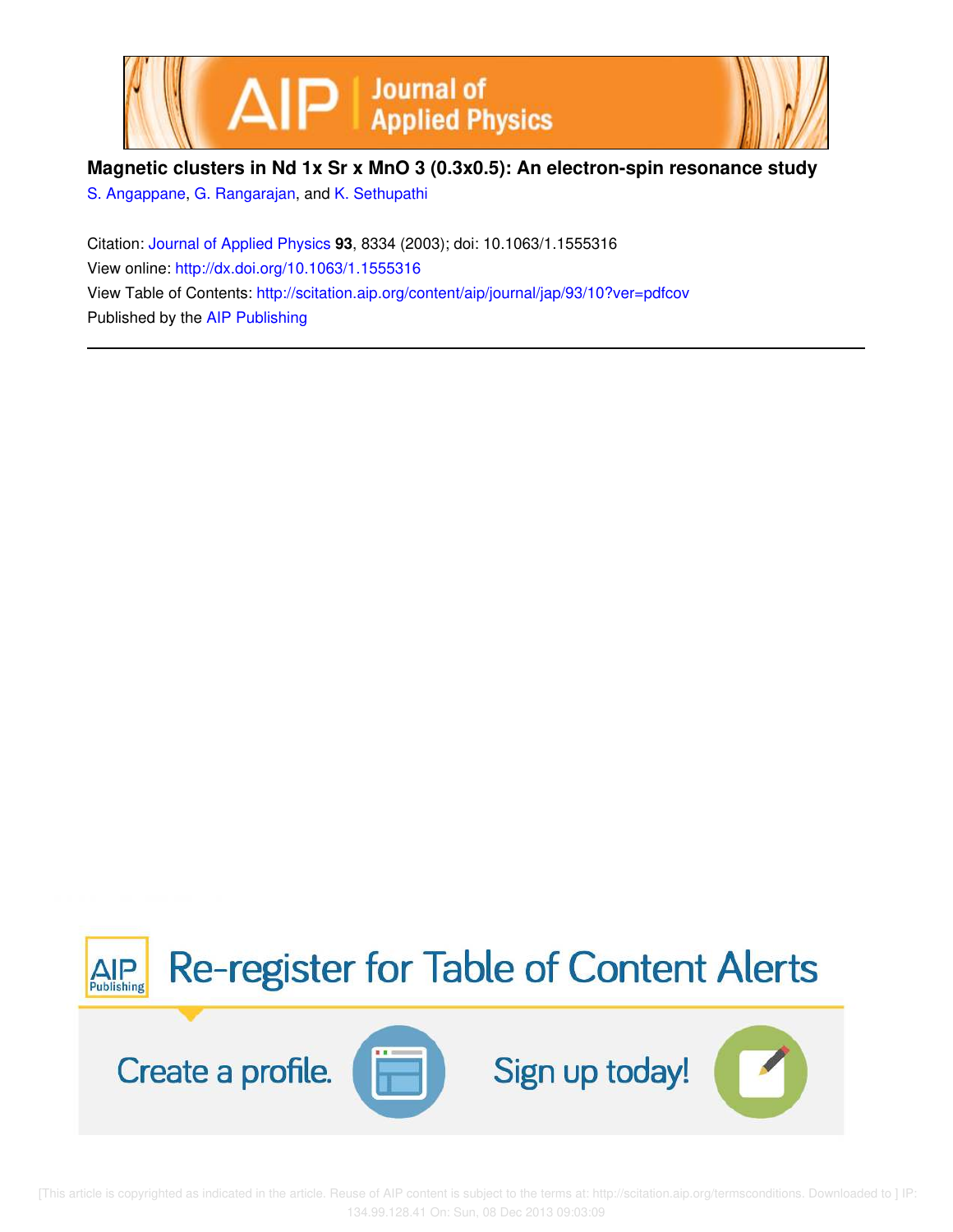# **Magnetic clusters in Nd**<sub>1−x</sub>Sr<sub>x</sub>MnO<sub>3</sub> (0.3≤x≤0.5): An electron-spin **resonance study**

S. Angappane, G. Rangarajan,<sup>a)</sup> and K. Sethupathi

*Low Temperature Laboratory, Physics Department, Indian Institute of Technology, Madras, Chennai-600 036, India*

(Presented on 15 November 2002)

The paramagnetic electron-spin resonance (ESR) linewidth of polycrystalline  $Nd_{1-x}Sr_xMnO_3$  (*x*  $=0.3, 0.33, 0.4,$  and 0.5) increases in a quasilinear manner up to 400 K due to the formation of paramagnetic clusters, which is also confirmed by the observation of an activated behavior of the ESR intensity above *T<sup>C</sup>* . Upon cooling, a pair of ferromagnetic resonance lines appear well above the magnetic transition temperature  $(T_C, T_N)$  in all cases. This suggests the presence of ferromagnetic clusters at a temperature  $T^* > T_C$ . The two-line structure below  $T^*$  is discussed in terms of phase separation and formation of magnetic clusters and their coexistence with a charge-ordered phase for  $x > 0.4$ .  $\odot$  2003 American Institute of Physics. [DOI: 10.1063/1.1555316]

### **I. INTRODUCTION**

Electron-spin resonance  $(ESR)$  is a powerful microscopic probe that reveals the charge state, site symmetry, *g* value, internal magnetic fields and their distribution, the interactions among the ions and the lattice, magnetic ordering and relaxation processes, etc. Even though there have been several reports of ESR studies<sup>1</sup> in the colossal magnetoresistive manganites, there have so far been only few reports of ESR on  $Nd_{1-x}Sr_xMnO_3$  (NSMO) compounds.<sup>2</sup> We report here a systematic X-band ESR investigation on polycrystalline  $Nd_{1-x}Sr_xMnO_3$  ( $x=0.3, 0.33, 0.4$ , and 0.5) in the temperature range 100–400 K.

## **II. EXPERIMENT**

Polycrystalline  $Nd_{1-x}Sr_xMnO_3$  ( $x=0.3, 0.33, 0.4,$  and 0.5) samples were prepared by mixing stoichiometric amounts of  $Nd_2O_3$ ,  $SrCO_3$ , and  $MnO_2$  and calcining at 1200 °C for 24 h. This procedure was repeated three times, after which the powder was pelletized and sintered at 1500 °C for 4 h. The samples were characterized by x-ray diffraction, dc electrical resistivity, and magnetization measurements.<sup>3</sup>

ESR measurements were performed with an X-band Varian™ E-112 continuous wave-spectrometer equipped with a continuous nitrogen gas-flow cryostat in the temperature range between 100 and 400 K. Approximately  $1-2 \mu g$ of loosely packed fine powder was used for the measurement. A platinum resistance thermometer  $(PT-100)$  and a heater, which are kept below the sample, were used to measure and control the temperature from 100 to 400 K. 2,2 diphenyl(picryl hydrazyl) was used as the *g* marker.

#### **III. RESULTS AND DISCUSSION**

In all samples, a single ESR line was observed in the paramagnetic state, with  $g \sim 1.99 \pm 0.1$  up to 400 K. This line splits into two lines at low temperatures. Figures  $1(a) - 1(d)$ show the ESR spectra of NSMO 0.3, 0.33, 0.4, and 0.5 at various temperatures. It is well known that *g* is isotropic and nearly equal to 1.994 for  $Mn^{4+}$  in an octahedral crystal field, while  $Mn^{3+}$  (3*d*<sup>3</sup> with *S*=3/2) is unlikely to have an observable ESR signal since it has a large zero-field splitting and short spin-lattice relaxation time.<sup>4</sup>



FIG. 1. ESR spectra of NSMO (a)  $0.3$ , (b)  $0.33$ , (c)  $0.4$ , and (d)  $0.5$  for various temperatures.

0021-8979/2003/93(10)/8334/3/\$20.00 8334 8334 © 2003 American Institute of Physics

 [This article is copyrighted as indicated in the article. Reuse of AIP content is subject to the terms at: http://scitation.aip.org/termsconditions. Downloaded to ] IP: 134.99.128.41 On: Sun, 08 Dec 2013 09:03:09

a)Electronic mail: rajan@acer.iitm.ernet.in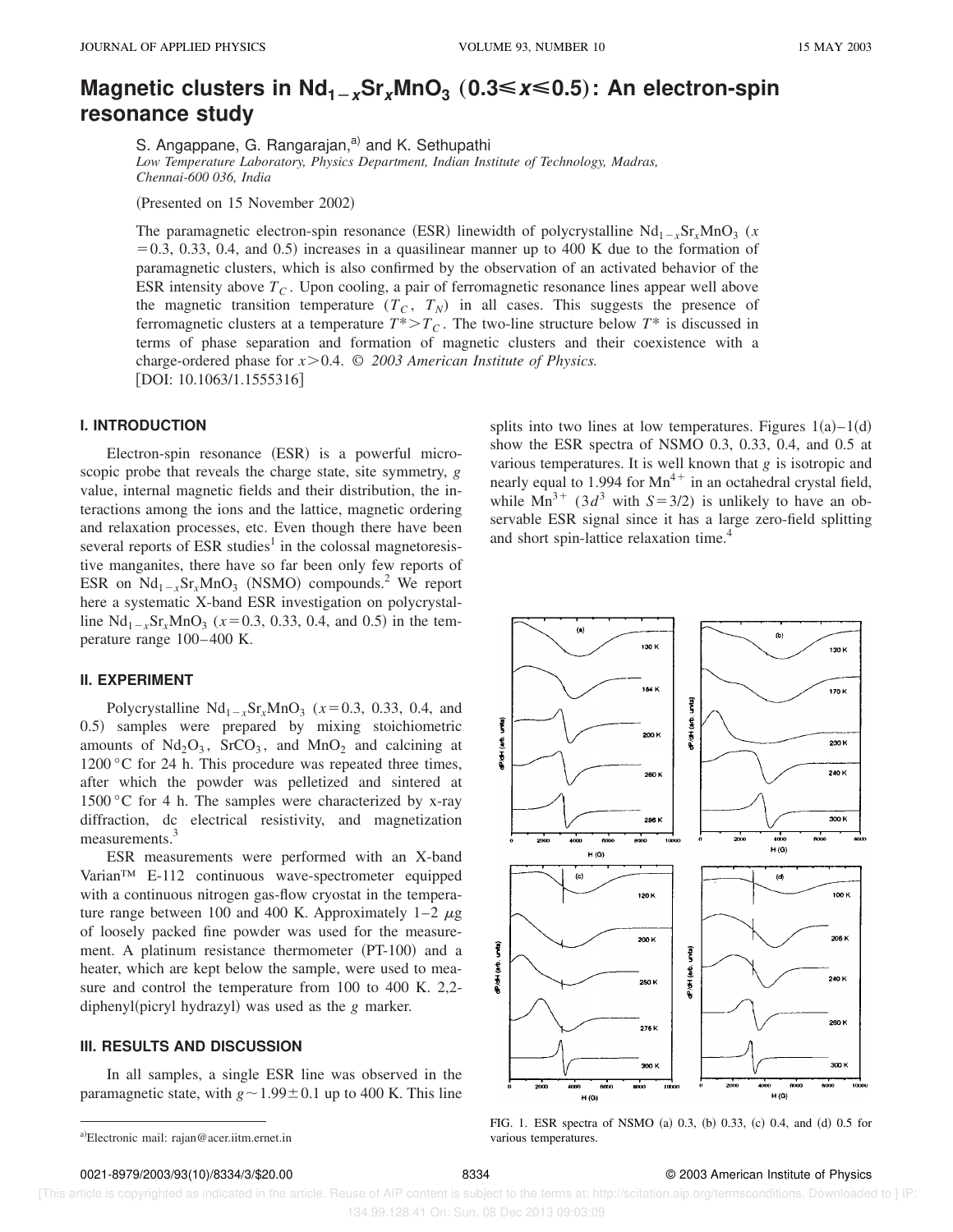

FIG. 2. Plot of  $\Delta H_{pp}(T)/\Delta H_{pp}(\infty)$  vs  $T/T_C$ . Open symbols are for NSMO; closed symbols are for  $R_{0.67}A_{0.33}MnO_3$  (R=La, Pr and A=Ca, Sr) reproduced from Ref. 5; solid line is the universal curve.

The paramagnetic linewidth of all the samples increases in a quasilinear manner with increase of temperature. This behavior could be described by an equation of the form<sup>5</sup>

$$
\Delta H_{pp}(T) = \Delta H_{pp}(\infty) \left[ \frac{C}{T \chi} \right],\tag{1}
$$

where  $C/T$  is the single ion (Curie) susceptibility,  $\chi$  is the measured paramagnetic susceptibility of a magnetically coupled clusters, and  $\Delta H_{pp}(\infty)$  is the linewidth expected at temperatures high enough for the dc susceptibility to follow a Curie–Weiss law. This behavior is similar to that observed by Causa *et al.* in  $La_{0.67}Ca_{0.33}MnO_3$ ,  $La_{0.67}Sr_{0.33}MnO_3$ , and  $Pr_{0.67}$ Sr<sub>0.33</sub>MnO<sub>3</sub>.<sup>5</sup> Figure 2 shows the linewidths in the paramagnetic state for all the samples which are plotted accordingly on the *universal* curve in a normalized state, *T*/*T*\*. Values of  $\Delta H_{pp}(\infty)$  shown in Table I are of the same order as of those obtained for La– and Pr–Sr manganites.<sup>5</sup> The ESR linewidth thus reflects the importance of magnetic clustering even in the paramagnetic state. A similar behavior was also inferred from  $H^2$  dependence of magnetoresistance above  $T_C$ .<sup>3,6</sup>

The double-integrated intensity of the paramagnetic line decreases exponentially as the temperature increases above room temperature for all samples. The intensity can be fit to the Arrhenius equation of the form<sup> $\prime$ </sup>

$$
I = I_0 \exp(\Delta E / k_B T),\tag{2}
$$

TABLE I. Values of the  $\Delta H_{pp}(\infty)$ ,  $\Delta E$ ,  $T_c$ , and  $T^*$  [see Eqs. (1) and (2) and Fig.  $4$ ].

| X    | $\Delta H_{pp}(\infty)$<br>(G) | $\Delta E$<br>(eV) | $T_C$<br>(K) | $T^\ast$<br>(K) |
|------|--------------------------------|--------------------|--------------|-----------------|
| 0.3  | 5200                           | 0.04               | 207          | 260             |
| 0.33 | 3500                           | 0.12               | 235          | 254             |
| 0.4  | 2900                           | 0.10               | 273          | 279             |
| 0.5  | 2500                           | 0.06               | 248          | 267             |



FIG. 3. Plot of ln(ESR intensity) in the paramagnetic state vs inverse of the temperature.

where  $\Delta E$  is the activation energy for dissociation of the paramagnetic spin clusters. Figure 3 shows the plots of ln- (intensity) versus temperature for all the samples over the paramagnetic temperature range. Table I shows the calculated values of  $\Delta E$  for NSMO that lie between 0.04 and 0.12 eV. They are less than the values found for  $\text{La}_{0.67}\text{Ca}_{0.33}\text{MnO}_3^{\phantom{1}}$  and for  $\text{La}_{0.5}\text{Pb}_{0.5}\text{MnO}_3^{\phantom{1}}$ .<sup>8</sup>

Upon cooling, it is found that in all cases, a pair of ferromagnetic resonance lines appear at a temperature *T*\* which is well above the Curie temperature  $T_c$ , indicating that the ferromagnetic correlations start and magnetic clusters are formed well above the magnetic transition temperature. Our ESR study shows that there is a temperature interval in which clusters exist above the temperature, corresponding to truly long-range ferromagnetic order. Figure 4 shows a plot of  $T^*$  and  $T_C$ , and  $T_N$  versus composition



FIG. 4. Plot of  $T^*$  and  $T_C$  vs temperature. Inset shows the conjectured temperature interval for cluster formation in manganites from Ref. 9.

 [This article is copyrighted as indicated in the article. Reuse of AIP content is subject to the terms at: http://scitation.aip.org/termsconditions. Downloaded to ] IP: 134.99.128.41 On: Sun, 08 Dec 2013 09:03:09